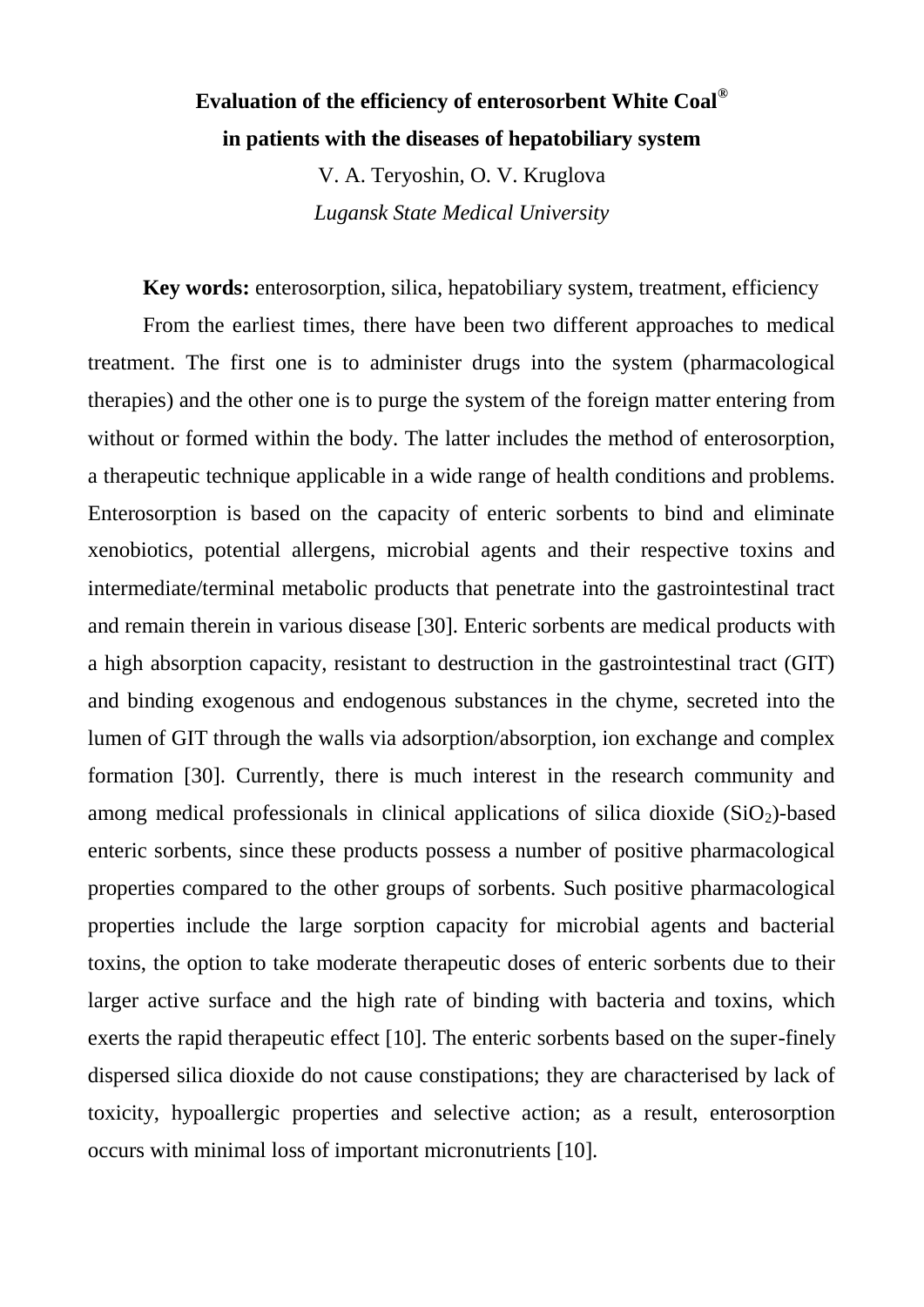One of the most promising products in this category is the White Coal® enteric sorbent with a number of positive pharmacological effects, which allows for a wide range of applications in various health conditions. An important mechanism of action of the White Coal<sup>®</sup> sorbent is binding of various toxic substances, as well as selective sorption of bile pigments (bilirubin/cholesterol derivatives), free and conjugated bile acids. This allows for a substantial reduction of the toxic burden affecting the excretory organs, primarily the liver, which serves as a rationale of using enteric sorbents as a part of multimodality therapy for hepatobiliary disease [12].

In this study of detoxification properties we have explored the influence of White Coal<sup>®</sup> enteric sorbent on clinical laboratory findings in patients with druginduced liver toxicities. Due to a current prevalence of chronic conditions of internal organs and concomitant chronic infections, antibacterial drugs and schedules are typically used, which substantially increases complication rates, including hepatic disorders, such as toxic hepatitis (TG). Therefore, it is expedient to develop rational approach to management of liver toxicities using the products metabolised outside hepatic parenchyma and therefore free of adverse hepatic effects. The authors of this paper have assessed 88 patients with chronic drug-induced TG, age 25 — 50 years, randomised into 2 groups, the main group (35 subjects) and the control group (33 subjects). All patients assessed received conventional basic therapy; the patients in the main group additionally received the White Coal® enteric sorbent at 3-4 tablets orally 3-4 times a day for 15-20 days. It was found that in addition to improved liver function and facilitation of full and stable clinical and biochemical remission, inclusion of White Coal® into the therapeutic protocol for drug-induced TG produced recovery of laboratory findings impaired in endogenous toxicity, namely the levels of medium-weight molecules and circulating immune complexes [29].

Enterosorption with the White Coal® enteric sorbent was also found to be effective in alcohol-induced liver damage. The authors of this study have observed that adding White Coal® to the therapeutic protocols in alcoholic hepatopathy is very efficient in a pathogenetic sense, since this facilitates an apparent relief of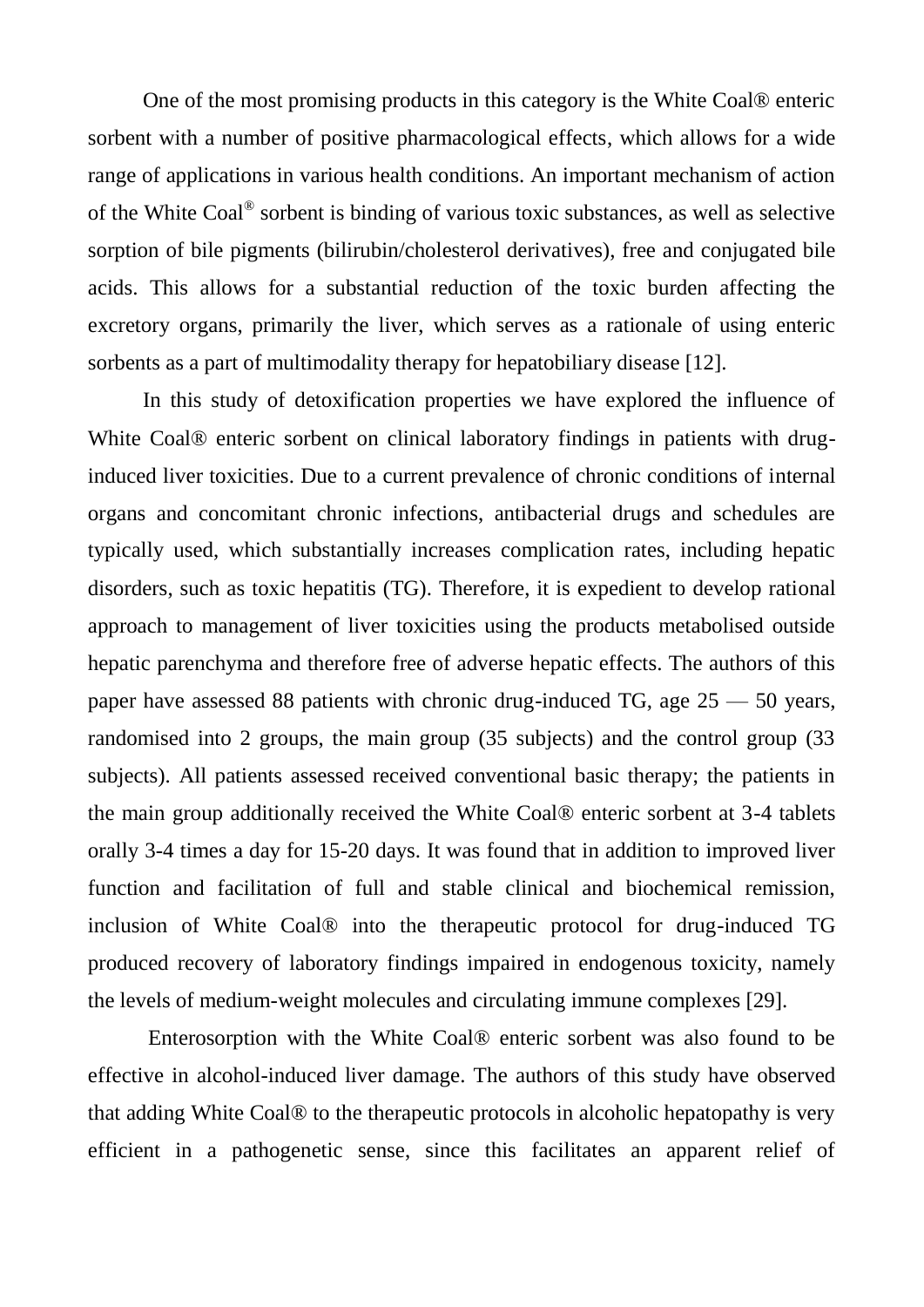endogenous toxaemia along with reduced oxidative stress. Most patients report improved health within 4-6 days after initiation of the suggested therapy [9].

Previous research has demonstrated that using the White Coal® enteric sorbent in the treatment of patients with liver disease of toxic origin, combined with chronic non-calculous cholecystitis and obesity allowed increasing clinical and biochemical efficacy of treatment, as well as restoring the balance of the main pro-inflammatory and anti-inflammatory cytokines, such as IL-1 $\beta$ , TNF $\alpha$ , IL-4 and IL-6 and the levels of medium-weight molecules, which play an important pathogenetic role both in hepatobiliary disease and obesity [4, 28, 29].

The favourable effect of the White Coal® enteric sorbent on clinical and laboratory findings has also been noted in multimodality therapy of patients with liver cirrhosis (LC). According to current pathophysiological research, among the factors that trigger LC and the closely related hepatic fibrosis, an important role is played by excessive activation of lipid peroxidation in the setting of suppressed activity of enzymes responsible for antioxidant protection with subsequent development of endogenous metabolic toxicity syndrome (EMTS). The standard therapy for LC (especially that of viral origin) lacks efficacy at times and leads to adverse effects. Enterosorption is currently by far one of the most promising methods of detoxification therapy. The patients with LC were randomised and assessed in 2 groups: the main group (36 patients) and the control group (32 patients). The aetiology of hepatic damage was viral in 29 patients (42.6%) and alcoholic in 26 patients (38.3%); in 13 subjects (19.1%) LC was of a mixed alcoholic and viral aetiology. According to enzyme immunoassay (EIA) findings, HCV contributed to 36 cases of LC (85.7%), whereas HВV contributed to 6 cases of LC (14.3%). The severity if LC corresponded to modified Child-Turcotte-Pugh Class А or Class В in all patients. The duration of LC was 2 to 6 years (mean  $3.1\pm1.2$  years). The patients in both groups were managed according to the general requirements of current therapy guidelines. In addition to that the patients in the main group received White Coal® at the dose of 3 tablets 3-4 times per day between meals and dosing with other oral medicines for 2-3 weeks as a detoxification therapy. As required, the course of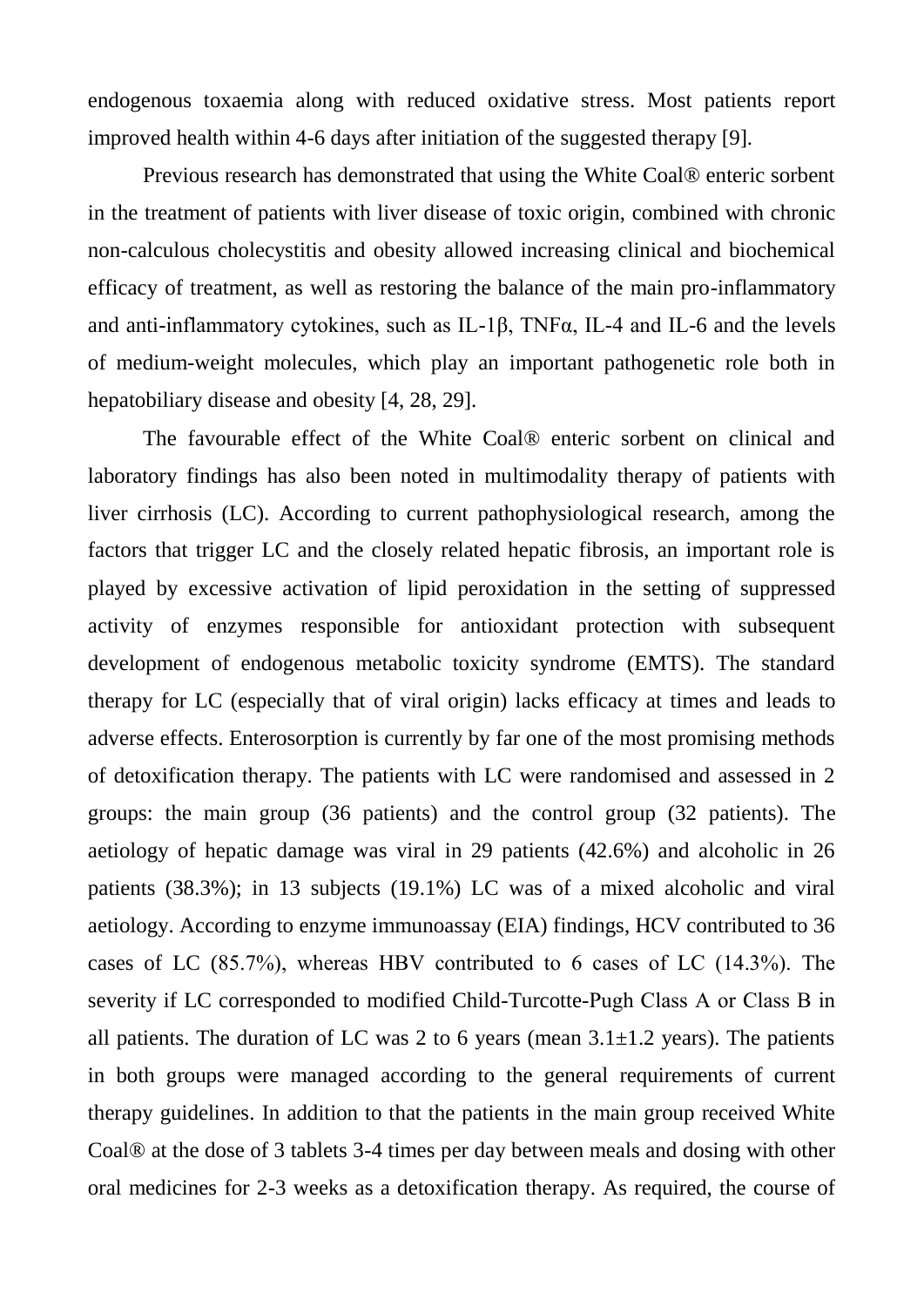therapy with White Coal® enteric sorbent at 2 tablets 3 times a day was repeated after a two-week interruption for an additional period of 2 weeks. Both groups of LC patients have been clinically observed to improve, which was manifest as decreased abdominal pain, dyspepsia, hepatosplenomegaly and astheno-neurotic syndrome [8]. Repeated biochemical tests in LC patients in course of treatment have demonstrated that the patients of the main group (those receiving the White Coal® enteric sorbent) have a distinct positive trend of biochemical parameters, characterised by a decrease to the upper limit of normal in total, direct and conjugated bilirubin  $(p>0.1)$ , marking a trend towards normalisation of bilirubin metabolism. The patients of the main group were also found to have decreased levels of hepatic transaminases, such as ALT and AST (to the upper limit of normal), which indicated a significant relief of the cytolytic syndrome. It is telling that in parallel to the latter findings, the levels of excretory enzymes, such as alkaline phosphatase (AP) and gamma glutamyl transpeptidase (GGT) have been virtually normalised, which makes it safe to conclude that obstructive cholestasis has been eliminated in LC patients of the main group as well. Serum ammonia levels in LC patients of the main group (those receiving White Coal®), have also decreased to the upper limit of normal, which was evident of reduced toxic burden of this compound in organs and tissues, primarily the cerebral cortex. In course of treatment, serum levels of medium-weight molecules (MWM) have decreased in patients of the main group to the upper limit of normal, namely to 0.54±0.03 mM, which indicated elimination of EMTS in these patients. When the influence of White Coal<sup>®</sup> on the biochemical parameters characterising lipid peroxidation levels and the activity of antioxidant protection was assessed, it was found that most patients in the main group (those receiving White Coal® enteric sorbent) had substantial improvements in the aforementioned tests; at the end of treatment period the findings of these tests were within the range of normal [8, 24- 26].

The trends of investigational biochemical parameters were substantially weaker in control group patients, which received conventional therapy only; at the moment of treatment completion a fraction of patients had significant abnormalities of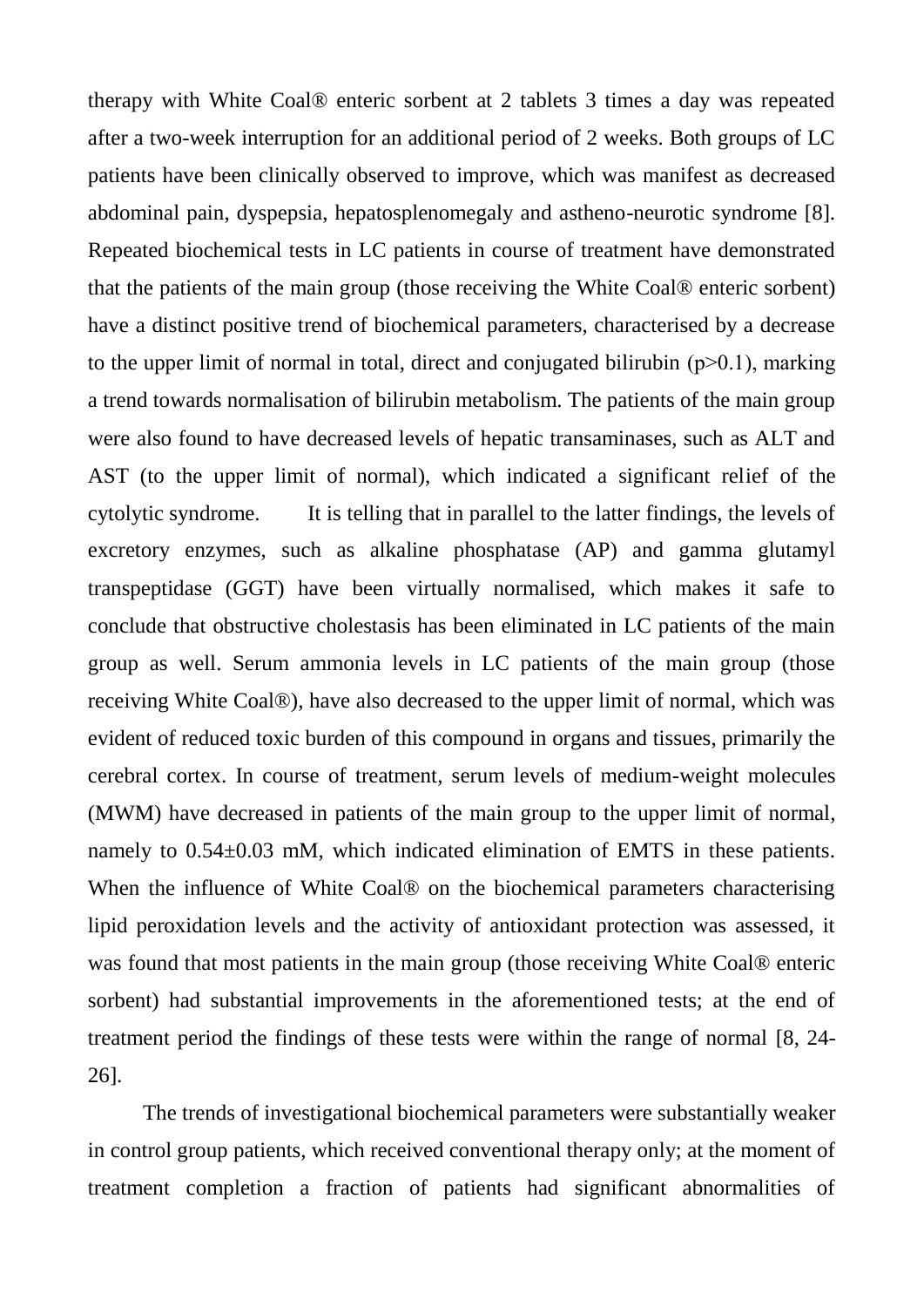investigational biochemical parameters, which indicated that biochemical improvements in non-enterosorption LC patients were less pronounced and full remission of hepatic parenchymal damage was not achieved in a majority of cases [25, 26].

It should be also noted that White Coal® enteric sorbent demonstrated positive outcomes in viral hepatic disease. Viral hepatitis is one of the most current health issues today. In the recent decades, Ukraine and other countries worldwide have faced a substantial rise in incidence of chronic viral hepatitis C (CVH-C), whose prevalence currently approximates that of an epidemic. The existing methods of pathogenetic treatment of CVH-C lack efficacy; therefore, in opinion of many experts, they call for further optimisation. Accumulation of various toxic substances in blood and other biological fluids of the patient is an important factor in pathogenetic mechanisms of CVH-C progression with further development of LC, which leads to the clinical and biochemical syndrome of metabolic toxicity with elevated serum MWM as a biochemical marker [5, 6]. At the same time, an important pathogenic role is played by accumulation of circulating immune complexes in the serum, which enhances liver tissue damage and causes progression of CVH-C. Given the importance of metabolic toxicity and accumulation of immune complexes, there is an increasing interest in enterosorption as a method for detoxification and elimination of these abnormal articles from the blood of CVH-C patients.

Another aspect of this study was evaluation of treatment outcomes in patients with low activity (LA) CVH-C. The object of the study was 2 randomised groups of LA CVH-C patients, matched in terms of age and exacerbation rate. The main group included 42 patients, which, in addition to their basic therapeutic protocol, received White Coal® enteric sorbent 2-3 tablets between meals 3 times a day for 10-14 consecutive days. The rationale was that the enteric sorbents based on super-finely dispersed silica dioxide  $(SiO<sub>2</sub>)$ , such as White Coal®, possess marked advantages over other classes of enteric sorbents (including porous sorbents), since they have high absorption activity, are not absorbed in the intestines (and therefore lack pharmacodynamics of their own) and are virtually complication-free. The control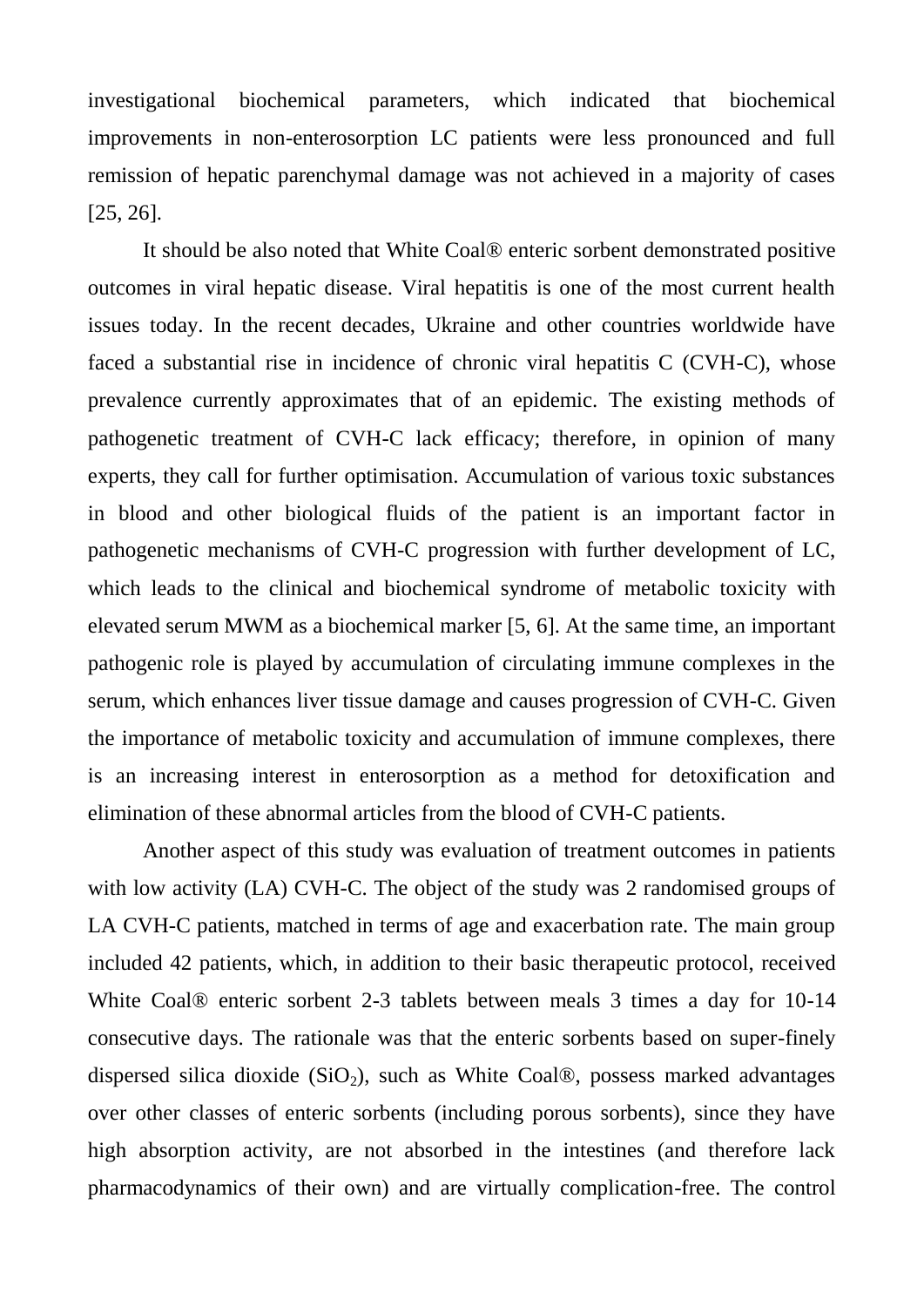group included 38 patients receiving conventional basic therapy in average therapeutic doses.

As demonstrated by clinical observations, elimination of clinical symptoms of exacerbated chronic disease process in hepatic parenchyma was achieved sooner in LA CVH-C patients of the main group (those receiving White Coal® in addition to their standard treatment) compared to their counterparts receiving basic therapy only. Thus, the elimination of the discomfort in the right upper quadrant occurred in the main group  $6.4\pm0.2$  days earlier than in the control group, and bitter taste in the mouth disappeared in patients of the main group  $2.2\pm0.1$  days earlier than in the control group. The patients with LA CVH-C with additional therapeutic exposure to White Coal<sup>®</sup> had more pronounced positive trends concerning the vegetative asthenic syndrome. Fatigue disappeared  $4.4\pm0.2$  days earlier than in the patients receiving basic therapy only, appetite recovered in patients of the main group 3.7±0.2 days sooner, malaise disappeared 2.5±0,1 days sooner, sleep disturbances recovered 1.5±0.2 days sooner, emotional instability disappeared 2.8±0.3 days sooner and fatigue disappeared  $3.7\pm0.2$  days sooner than in patients of the control group ( $p<0.05$ ) in all cases) [3]. In terms of laboratory findings, the White Coal® sorbent improves MWM levels and relieves immune toxicosis [3, 23]. Therefore, based on data obtained, inclusion of White Coal® enteric sorbent into the treatment protocol of LA CVH-C can be considered pathogenetically substantiated and clinically appropriate.

The efficacy of White Coal® has also been confirmed in treatment of hepatobiliary disease of combined viral and inflammatory origin. Thus, the clinical experience demonstrates CVH-C to be frequently combined with chronic noncalculous cholecystitis (CNCC), which is due to close anatomical and functional connections between the liver and the gall bladder (GB) [13]. The presence of comorbidities does not only cause more frequent exacerbations and aggravation of underlying disease, but also promotes further progression of such combined conditions. In order to assess clinical efficacy of White Coal® we have assessed 134 patients 22-52 years of age with moderately exacerbated LA CVH-C comorbid with chronic inflammatory GB disease. An important consideration leading the choice of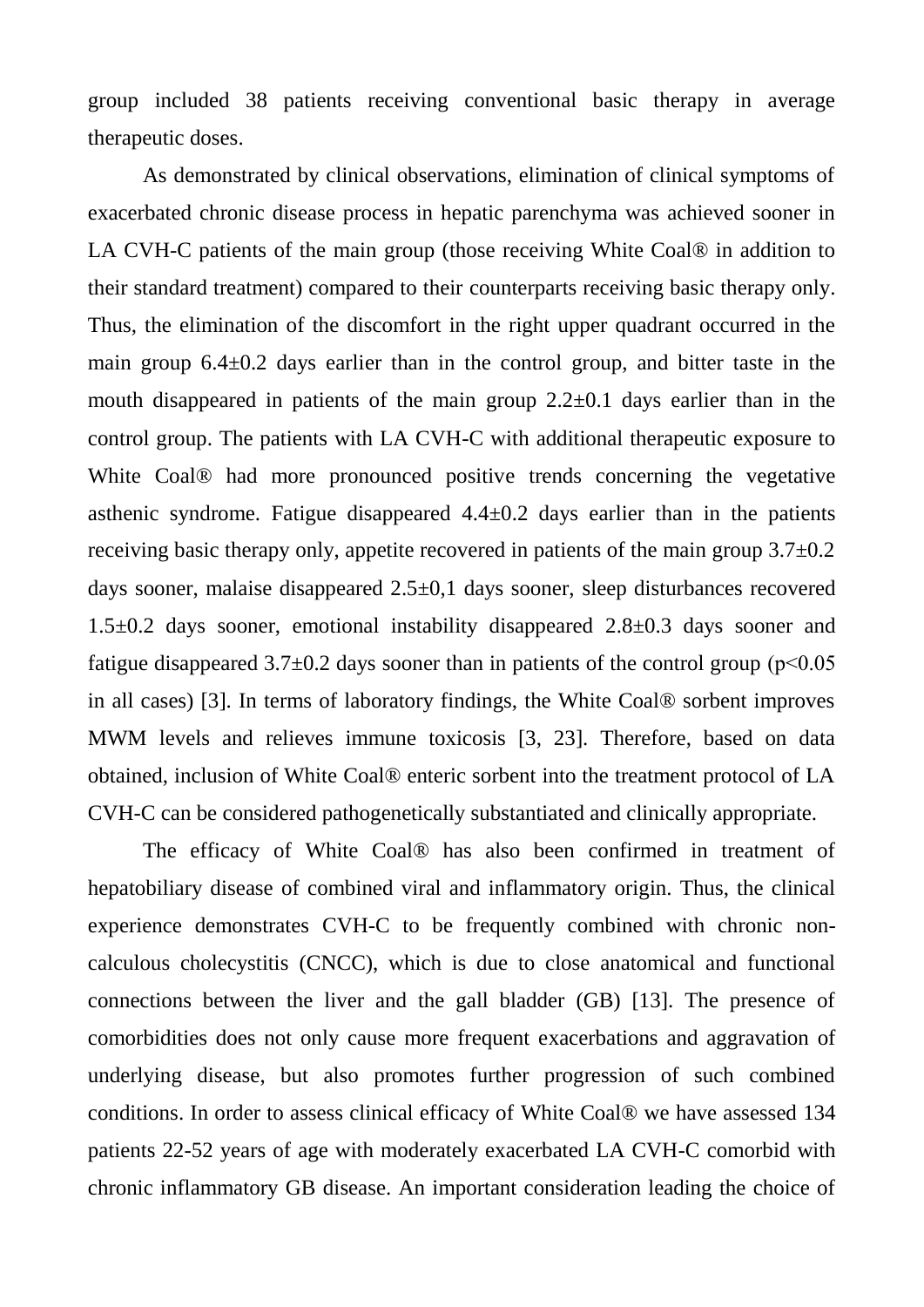an enteric sorbent in such patients is the fact that silica dioxide in White Coal® is not porous and is super-finely dispersed and its sorption mechanism is based on electrostatic interaction with the sorbate molecules; besides that, the tablet with this sorbent additionally contains 200 mg of microcrystalline cellulose. Since the issue is a long-term medical use of enterosorption, adding cellulose has an important therapeutic role, since this substance prevents constipation in prolonged use sorbents. The following inclusion criteria were used in CVH-C patients: the presence of serum anti-HCV antibodies (detected by EIA at high concentrations), the presence of HCV RNA (detected with PCR at viral loads over  $150x10<sup>3</sup>$  copies per 1 mL of serum and serum ALT not less than 4 times the upper limit of normal. For the purposes of this research, we formed 2 groups: the main group (68 patients) and the control group (66 patients). The randomised groups were matched in terms of patient gender, age, disease burden and viral load. Both groups received identical conventional treatment. However, the patients in the main group have additionally received White Coal® 3 tablets 3-4 times a day between meals and dosing with other oral medicines for 2-3 weeks. As required, after 2 weeks of interruption the course of treatment with White Coal® was repeated at 2 tablets 3 times for another 2-week period.

Clinical observations have demonstrated that using White Coal® as a part of multimodality therapy of patients with CNCC-comorbid CVH-C helps reduce the duration and severity of toxic symptoms, eliminate dyspepsia and pain and accelerates returning of liver to its normal dimensions. The ultrasound imaging monitoring provided evidence of a more rapid (compared to the control group) reduction of hepatomegaly, increase in homogeneous parenchyma in all regions of the liver, the disappearance of acute reactive GB wall oedema with normalization of its evacuation function. In general, the patients treated with White Coal®-inclusive combination therapy had shorter hospital stays. The analysis of changes in standard biochemical serum markers in patients of the main group showed a significantly faster reductions in bilirubin, transaminases, thymol test, LDH (with its normal fractioning restored), AP and GGT. Repeated laboratory tests at the end of treatment showed that most patients with CVH-C+CNCC in the main group had significantly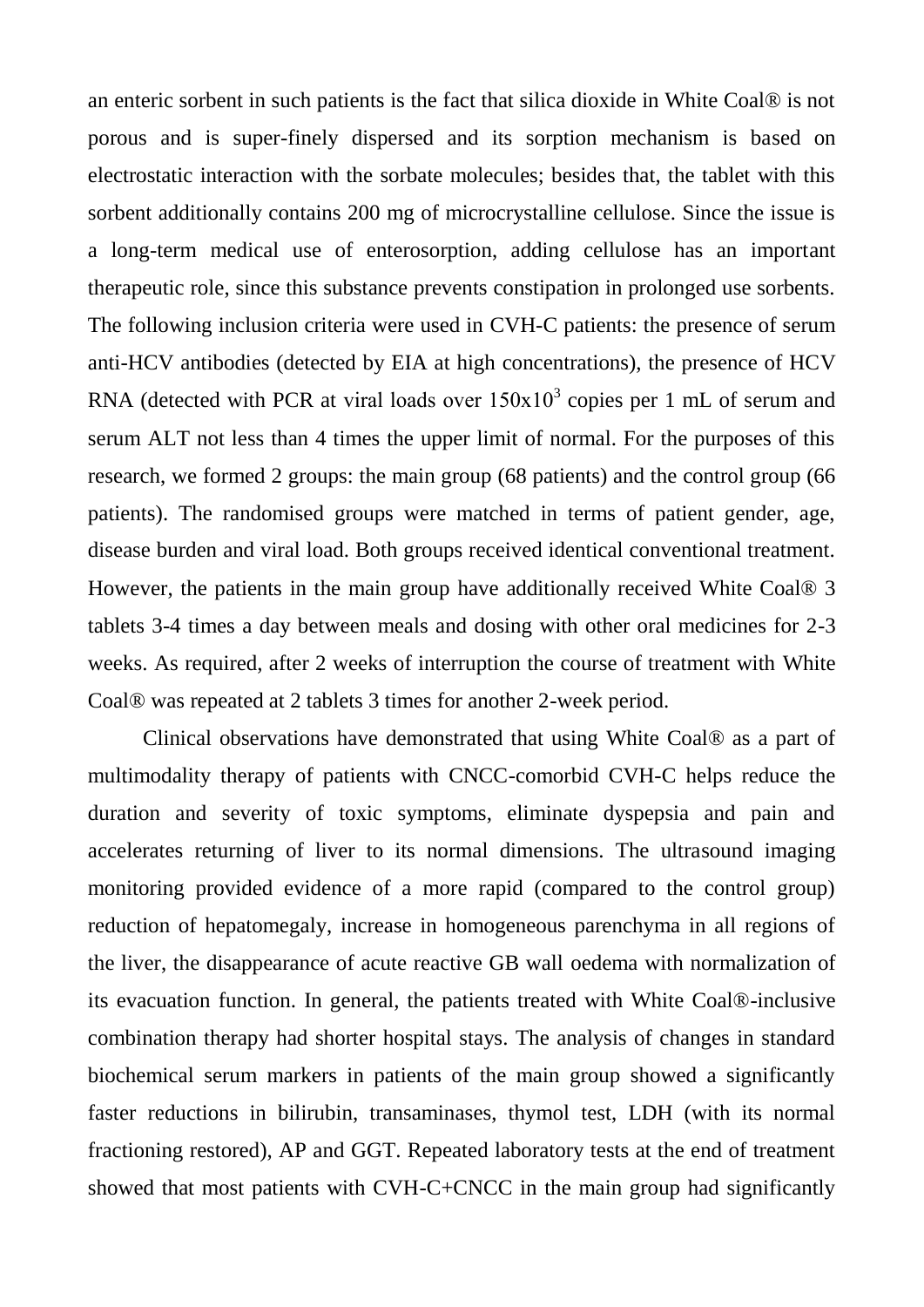reduced MWM levels, parameters of adenylic blood system and serum immune complexes compared to baseline with many parameters virtually normal. At the same time control patients had substantially less pronounced positive trends of clinical and laboratory findings (including biochemical and immunological parameters), therefore at the end of treatment period the patients of this group still had significantly elevated serum levels of these parameters [13, 14, 15]. Therefore, as authors indicate, using White Coal<sup>®</sup> enteric sorbent as a component of multimodality treatment in patients with CVH-C+CNCC is both pathogenetically substantiated and clinically promising.

It is also important to mention the virtually complete elimination of oxidation stress and endogenous metabolic toxicity by using White Coal® enteric sorbent as a component of chronic hepatobiliary comorbidities in victims of Chernobyl nuclear accident. Treatment efficacy analysis has demonstrated that adding White Coal® to the basic therapy of LA CVH-C + CNCC in former rescue personnel that responded to Chernobyl nuclear accident restores the normal parameters of lipid peroxidation, improves the enzymatic portion of serum antioxidant system and restores the glutathione redox system. As for clinical presentation, White Coal® exceeds conventional treatment in terms of speed of recovery and restoration of hepatic function (as evidenced by standard biochemical tests) [1, 2].

The therapeutic efficacy of White Coal® in chronic viral hepatitis B in the setting of CNCC has been confirmed by decreased intensity of reactions with immune complexes. The positive therapeutic effect of this enteric sorbent was confirmed to combine with a more rapid recovery of liver function and improved general condition. No complications or adverse events have been noted when using White Coal® [7].

It is also expedient to employ White Coal® as a therapy for such inflammatory-necrotic liver disease as a nonalcoholic fatty liver disease (NAFLD), which includes hepatic steatosis (HS) and nonalcoholic steatohepatitis (NASH). Currently NAFLD is a ubiquitous chronic liver disease with high occurrence rates, which in terms of prevalence in adult populations is comparable to chronic viral hepatitis.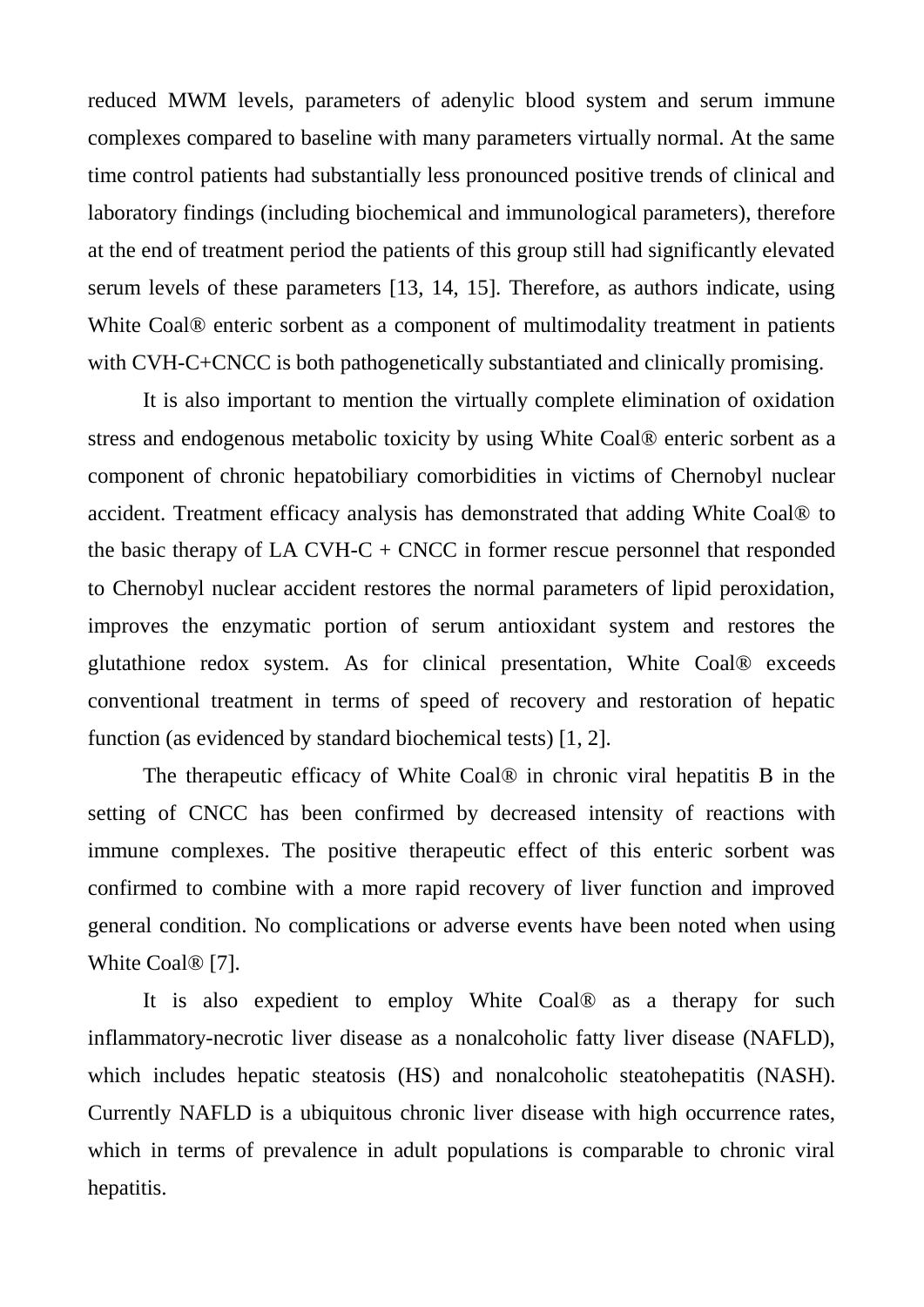Clinical experience suggests that NASH is often combined with CNCC with this combination being an aggravating factor for the patient, including in terms of further evolution of steatohepatitis. Excessive activation of free-radical oxidation in the setting of compromised functional capacity of the antioxidant defence system is a universal contributing factor in inflammation and hypoxia, including those in NASH and CNCC. In addition to imbalanced pro-oxidant/anti-oxidant status, the general biological pathogenetic mechanisms include EMTS, which is an important factor in progression of NASH. Another important biochemical marker or abnormal process in the body is the C-reactive protein (CRP), which is considered an indicator of systemic inflammation in the body. Given the above, enterosorption as a corrective for impaired metabolic homoeostasis, can be viewed as pathogenetic therapy in CNCC combined with NASH (CNCC + NASH).

To assess the efficacy of White Coal® in  $CNCC + NASA$ , we have assessed 74 patients aged between 28 and 59 years (36 males and 38 females), which at the time of assessment were in the phases of moderate exacerbation or unstable remission of NASH/CNCC. Chronic viral hepatitis B or C has been ruled out in the subjects by duplicate serum EIA tests for HCV/HBV markers. The patients with any history of alcohol and/or drug abuse (even episodic) have also been excluded. In order to meet study objectives, the patients were divided post-assessment into 2 groups, namely the main group (36 subjects) и control (38 subjects), randomized by gender, age and the frequency of NASH exacerbations over the last calendar year. In addition to conventional therapy, the patients in the main group received White Coal® enteric sorbent 2-3 tablets 4 times a day between meals or dosing with other oral drugs. The patients were instructed to take the product with a glass of drinking water. The duration of treatment was 15-20 days, depending on the outcomes achieved.

As a results of tests we have found that adding White Coal® enteric sorbent to the treatment protocol for patients with  $NASH + CNCC$ , there is a more rapid (as opposed to the control group receiving standard therapy only) regression of clinical symptoms suggestive of aggravation of chronic combined conditions of the liver and GB. The trend analysis for the functional condition of hepatobiliary system in course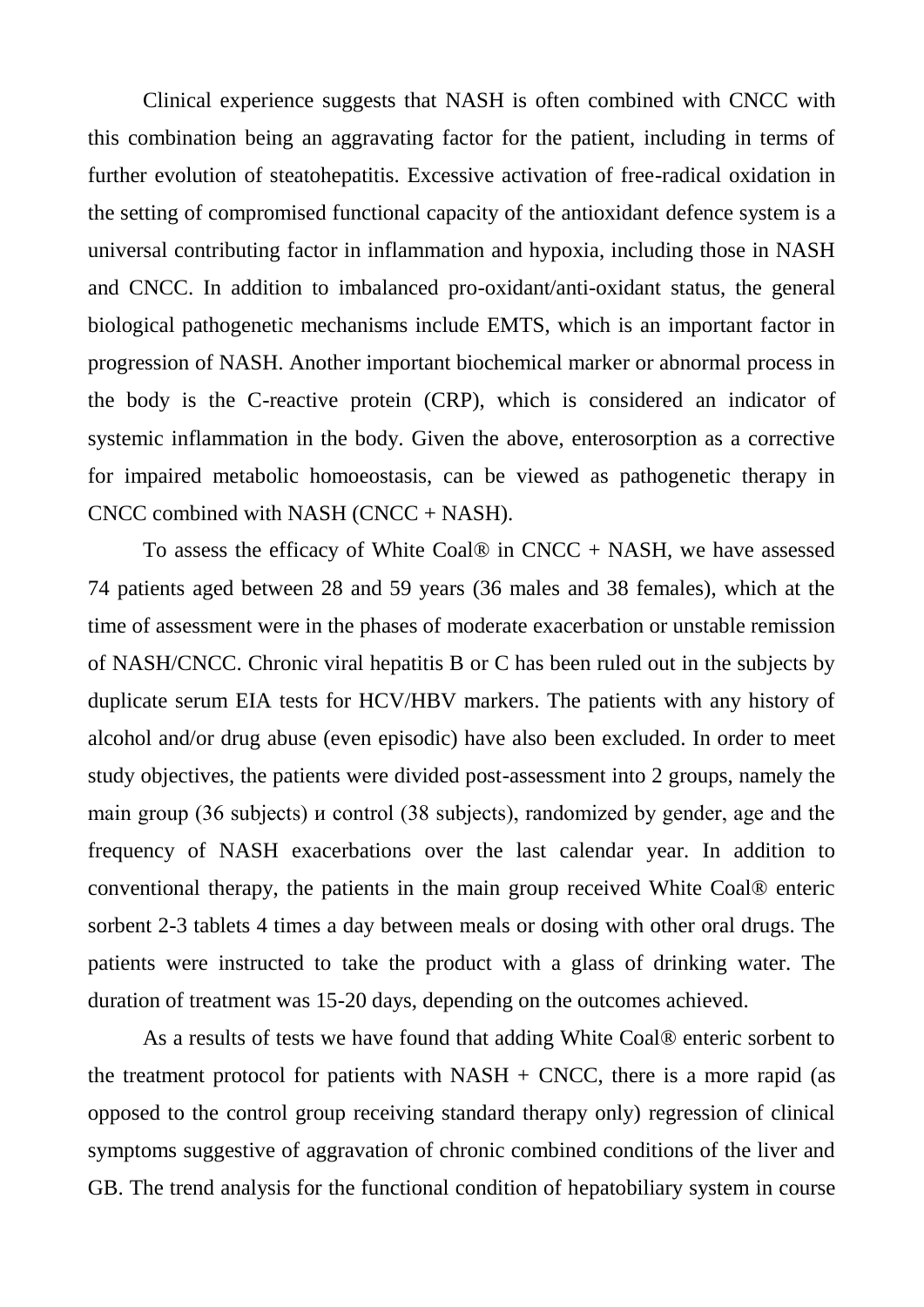of therapy has demonstrated that when White Coal® was used, the levels of bilirubin, transaminase activity and thymol test findings, as well as the overall achievement of clinical and biochemical remission of steatohepatitis and CNCC recovered sooner than when standard therapy was employed. Along with a faster achievement of complete full remission of NASH and CNCC, the use of White Coal® enteric sorbent restores the parameters of metabolic homoeostasis, which were impaired at baseline. When the product is used in NASH  $+$  CNCC, the enterohepatic circulation of endotoxins and hepatocytic debris is interrupted, the anti-toxic functions of the liver are improved and serum reactive protein returns to normal. In the control group (where the treatment was performed with conventional therapies), the reductions in MWM, in products of membrane peroxidation (both intermediate products [diene conjugates] and terminal products [malondialdehyde]) and SRP in blood were significantly less substantial, which indicates that the signs of EMTS, as well as increased lipid peroxidation and systemic inflammatory response were still present in the body, albeit at lower levels than pre-treatment. The results obtained may serve as a rationale for inclusion of White Coal® silica enteric sorbent into therapeutic protocols in patients with combined chronic hepatobiliary disease, also manifest as NASH + CNCC, in exacerbations or in unstable remissions of chronic liver/GB inflammation [11].

Some authors noted the efficacy of White Coal® enteric sorbent in patients with NASH in the setting of CNCC and intestinal dysbiosis (IDB), keeping in mind that in a large proportion of cases this condition is accompanied by impaired patterns of intestinal microbiocenosis, which reflects the principle of mutual relationships in the body, that is, the damage sustained by one link of the system entails the respective changes in its other parts. Thus, clinical observations have demonstrated that using White Coal<sup>®</sup> as a component of treatment complex in patients with NASH in the setting of CNCC and IDB has facilitated more pronounced positive changes of clinical parameters and restoration of liver function; the pathogenetic implications included virtually complete normalisation of circulating immune complexes and their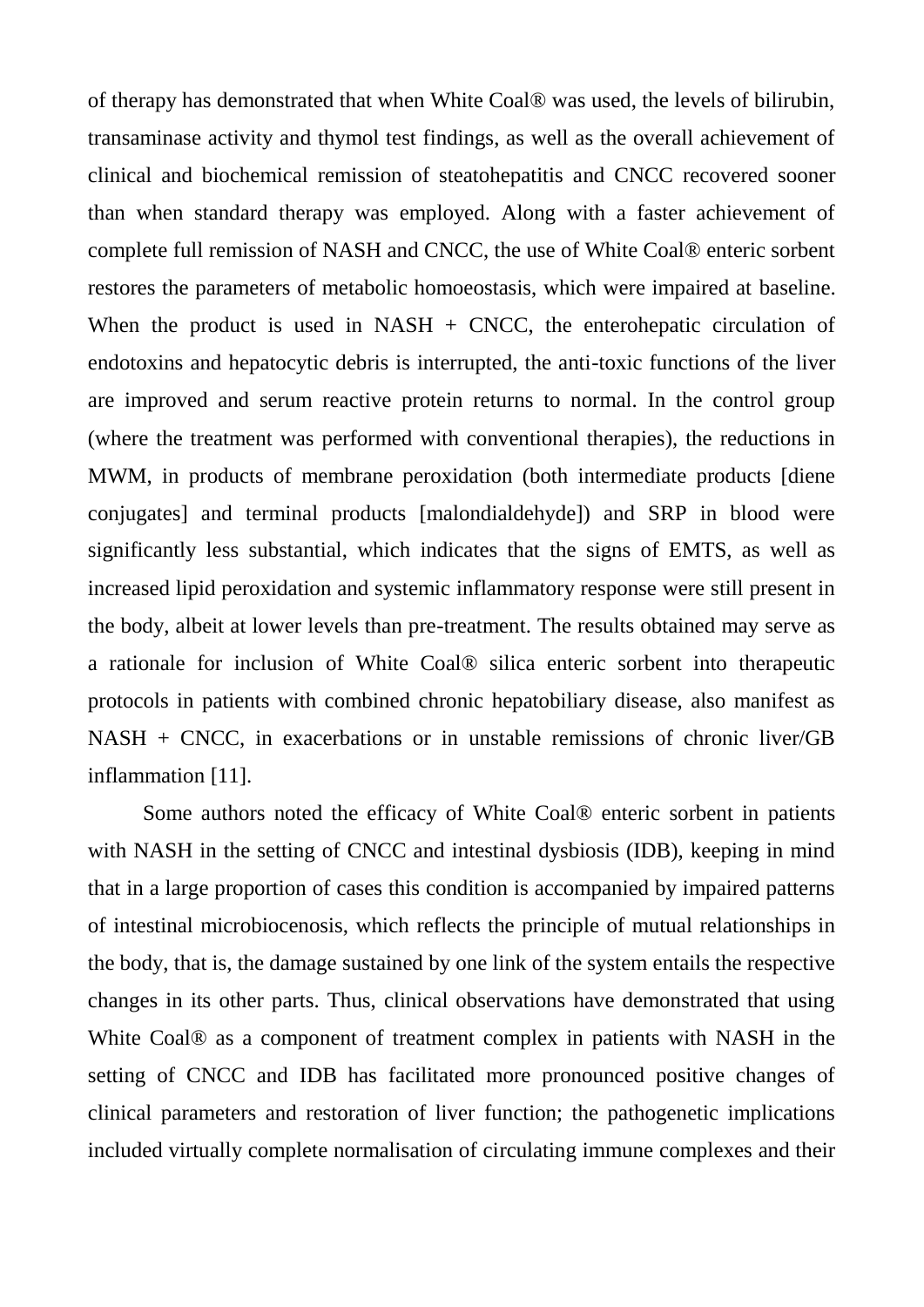fractional composition, which allowed the authors to consider using the White Coal® enteric sorbent a truly highly effective therapeutic [18, 19].

A number of clinical observations has demonstrated the efficacy of White Coal® in the therapy of NAFLD with concomitant obesity. The findings included normalisation of parameters of cellular immunity and antioxidant protection system in the patients additionally receiving this investigational product as a part of multimodality therapy [21].

Using White Coal® has also been proved expedient in NASH patients in the setting of Type 2 diabetes mellitus (DM). The trend analysis of clinical signs and biochemical markers of hepatic parenchyma allowed drawing a conclusion that most asthenic symptoms and hepatobiliary complaints disappear in the main group of patients already during the first 2 weeks of White Coal® therapy, whereas in the control group the aforementioned changes are noted 6-9 days later on an average. The clinical and biochemical remission lasting 1 year and more was documented in patients of the main group 2.11 more frequently than in patients of the control group [17].

It should be noted that the positive indirect influence of White Coal® on certain parameters of cellular immunity was found in patients with chronic GB/intestinal disease. Thus, when developing the principles of treatment for patients with CNCC combined with Irritable Bowel Syndrome (IBS) and IDB in the setting of secondary immunodeficiency, long-term use of White Coal® in such patients facilitates normalisation of cellular immunity (namely, elimination of Тlymphopenia, increasing the quantity of СD4+-lymphocytes, increasing the CD4 CD8 immunoregulatory index and the functional activity of Т-lymphocytes (according to the findings of blastogenesis and PHA tests). Besides, inclusion of the modern silicabased White Coal® enteric sorbent into the protocol for CNCC combined with IBS and IDB in the setting of secondary immunodeficiency was found to facilitate reversal of clinical findings indicating exacerbation of such concomitant disease, as well as to restore normal microbial patterns in the intestines [20].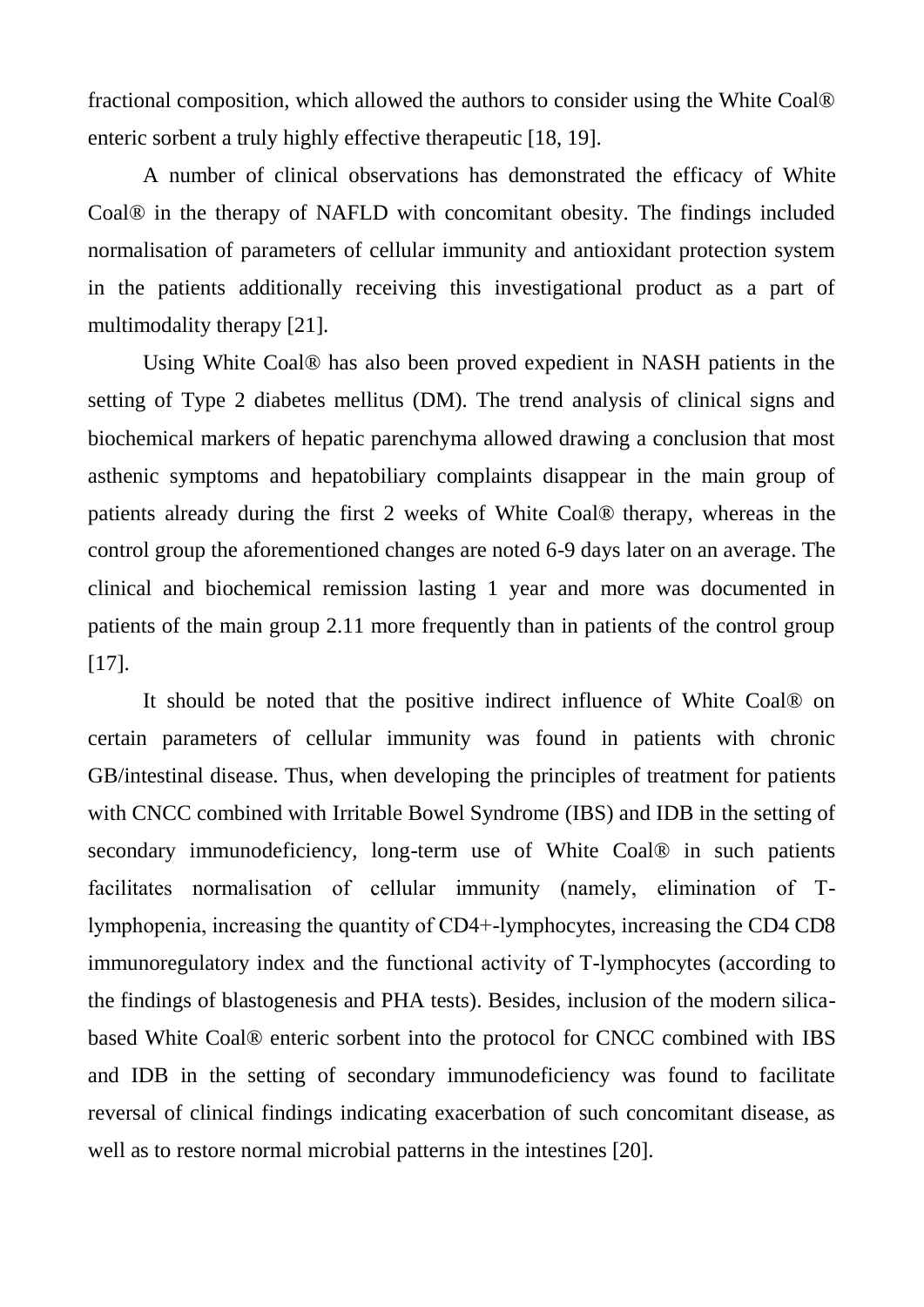Therefore, the data obtained as a result of years of research and clinical observations allows us to assume that utilising the modern silica-based White Coal® enteric sorbent as a part of multimodality therapy for various acute, chronic and combined hepatobiliary disease, accompanied by pronounced endogenous toxicity, has substantial pathogenetic rationale and positive clinical perspectives.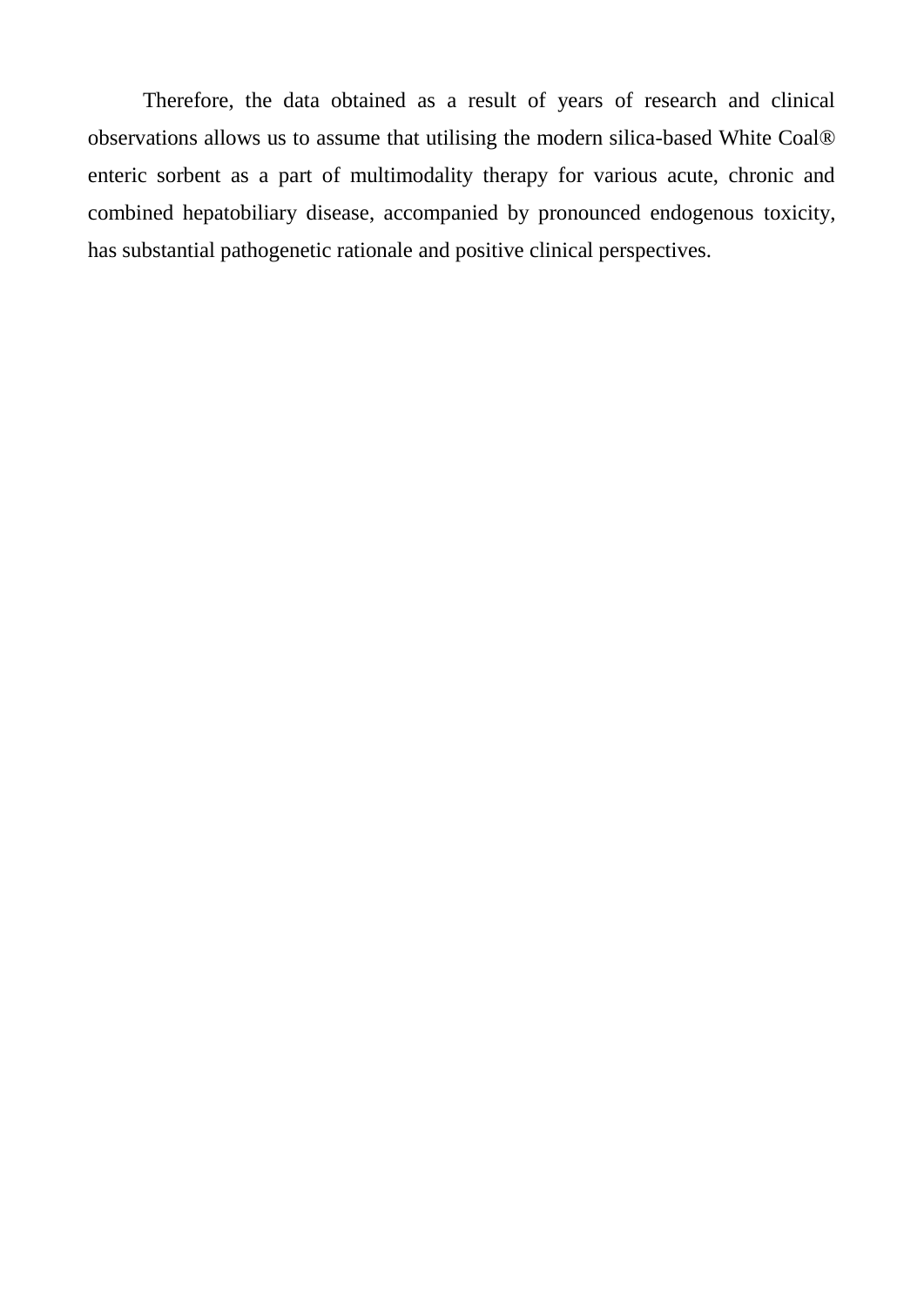## **References**

- 1. Вплив сучасного ентеросорбенту аеросілу («Біле вугілля») на показники синдрому оксидативного стресу у ліквідаторів наслідків аварії на Чорнобильській АЕС / О. І. Матвієнко, В. М. Фролов, М. О. Пересадін, Л. І. Семич // Тези міжнародної науково-практичної конференції «Сучасні екологічні проблеми та їх вирішення» (Луганськ, 24 лютого 2012 р.). — С. 45.
- 2. Вплив сучасного кремнезьомного ентеросорбенту «Біле вугілля» на рівень циркулюючих імунних комплексів та їх молекулярний склад у хворих на хронічний вірусний гепатит С з низьким ступенем активності / Т. П. Гарник, В. М. Я. А. Фролов, Соцька [та ін.] // Науково-практична конференція з міжнародною участю «Інтеграція народної медицини в первинну медико-санітарнудопомогу» (Київ, 21–22 листопада, 2012). — С. 12–13.
- 3. Гарник Т. П. Оцінка ефективності ентеросорбенту «Біле вугілля» (aerosil) в імунореабілітації хворих на хронічний токсичний гепатит, сполучений з хронічним некалькульозним холециститом на тлі ожиріння / Т. П. Гарник, І. О. Шаповалова // Науково-практична конференція з міжнародною участю «Інтеграція народної медицини в первинну медико-санітарну допомогу» (Київ, 21–22 листопада, 2012). — С. 15–16.
- 4. Громашевская Л. Л. «Средние молекулы» как один из показателей «метаболической интоксикации» в оpганизме / Л. Л. Громашевская // Лабораторная диагностика. — 1997. — № 1. — С. 11–16.
- 5. Громашевская Л. Л. Метаболическая интоксикация в патогенезе и диагностике патологических процессов / Л. Л. Громашевская // Лабораторная диагностика. — 2006. — № 1 (35). — С. 3–13.
- 6. Декалюк І. В. Ефективність сучасного кремнезьомного ентеросорбенту «Біле вугілля» в терапії хворих на вірусний гепатит В / І. В. Декалюк, І. В. Бровкіна // Проблеми екологічної та медичної генетики і клінічної імунології : зб. наук. праць. — 2012. — Вип. 5, № 113. — С. 88–113.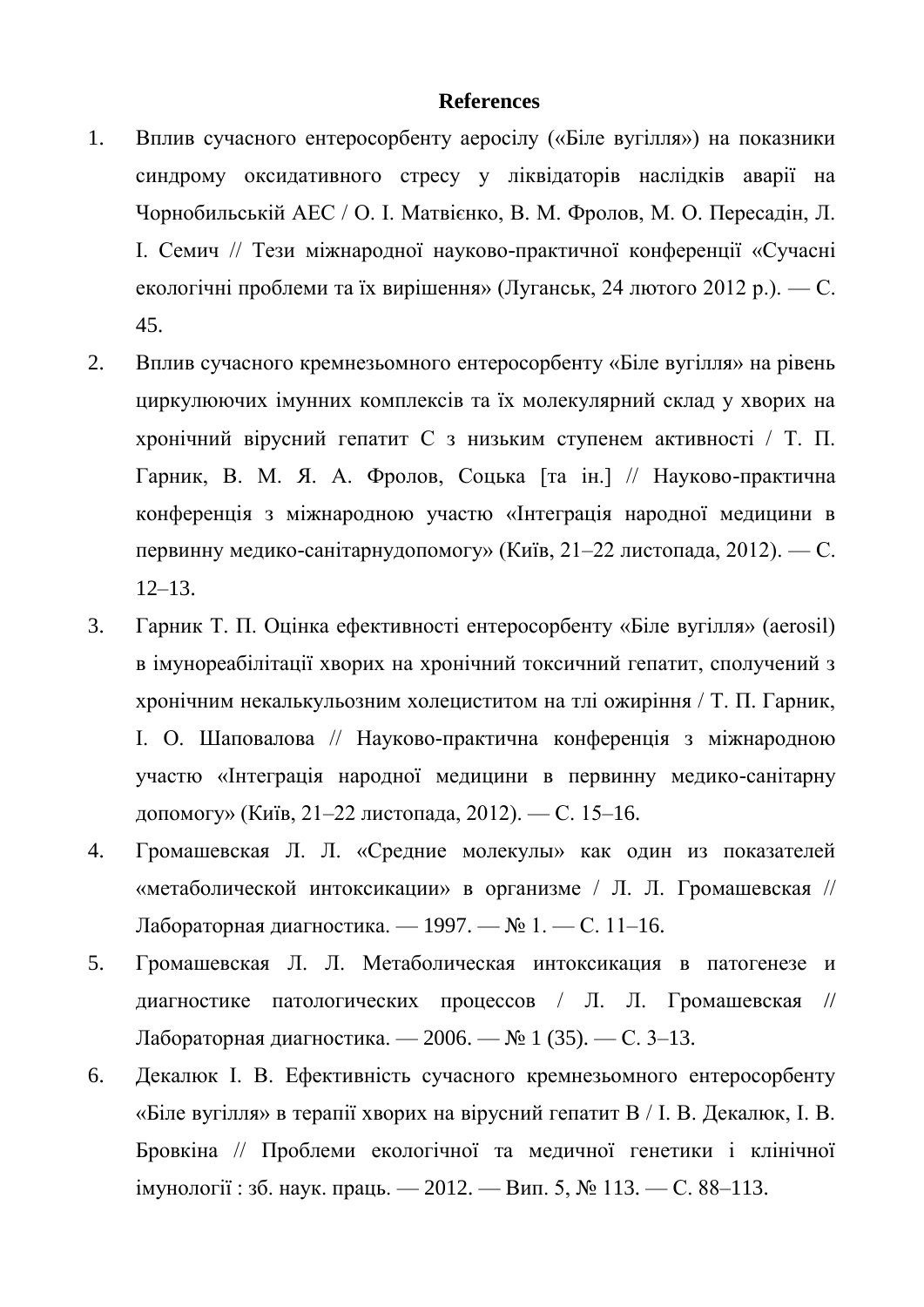- 7. Ефективність детоксикаційної терапії у хворих з цирозами печінки при застосуванні сучасного кремнеземного ентеросорбенту / В. А. Туманов, Т. П. Гарник, В. М. Фролов, Я. А. Соцька // Фітотерапія. Часопис. — 2012. —  $N_2$  4. — C. 4–10.
- 8. Кутько И. И. [Современная патогенетическая терапия патологии печени](http://www.mif-ua.com/archive/article/30589)  [алкогольного генеза / И. И. Кутько, B. M. Фролов, Н. А. Пересадин](http://www.mif-ua.com/archive/article/30589) // [Новости медицины и фармации. —](http://www.mif-ua.com/archive/article/30589) 2012. — № 10 (416). — С. 12–13.
- 9. Медицинская химия и медицинское применение диоксида кремния / Под ред. А. А. Чуйко. — Киев : Наукова думка, 2003. — 416 с.
- 10. Оценка эффективности энтеросорбента на основе диоксида кремния «Белый уголь» при лечении больных неалкогольным стеатогепатитом, сочетанным с хроническим некалькулезным холециститом и его влияние на концентрацию «средних молекул», содержание продуктов липопероксидации и уровень Среактивного белка в сыворотке крови / Т. П. Гарник, В. М. Фролов, И. В. Санжаревская, В. И. Быкадоров // Український медичний альманах. — 2011. — Т. 14,  $\mathcal{N}$   $4. - C. 79 - 82.$
- 11. Оцінка ефективності сучасного кремнезьомного ентеросорбенту «Біле вугілля» (аеросіл) та вітчизняного гепатопротектору антралю у ліквідаторів наслідків аварії на Чорнобильській АЕС з хронічною сполученою патологією гепатобіліарної системи / О. Я. Бабак, Г. Д. Фадєєнко, В. М. Фролов [та ін.] // Український медичний альманах. — 2011. — Т. 14, № 6. — С. 24–30.
- 12. Полий И. Г. Роль энтеросорбции в лечении заболеваний печени / И. Г. Полий // Новости медицины и фармации. — 2008. — № 4 (235). — С. 16– 17.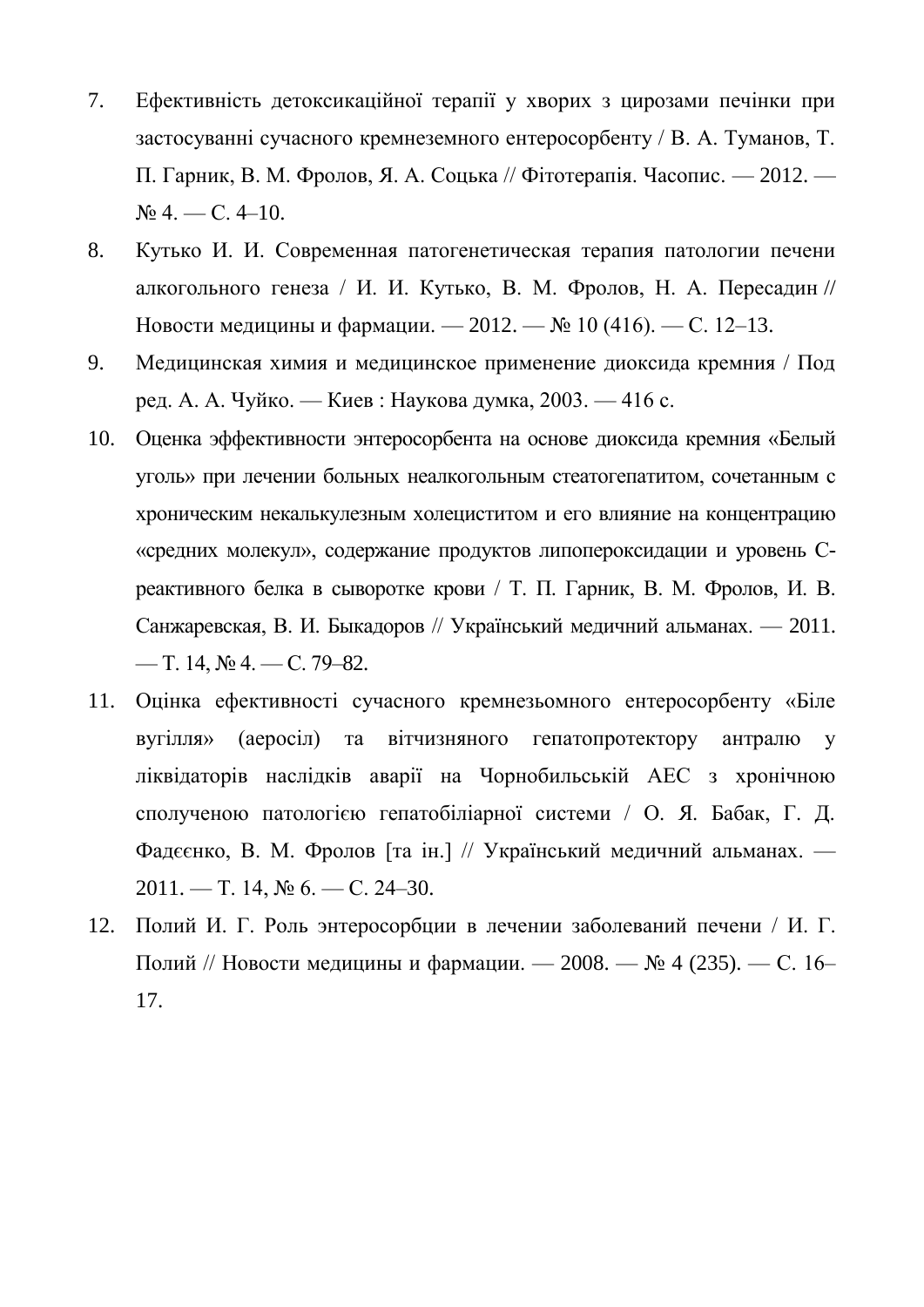- 13. Соцька Я. А. Вплив сучасного ентеросорбенту «Біле вугілля» на рівень циркулюючих імунних комплексів та їх молекулярний склад у хворих на хронічний вірусний гепатит С / Я. А. Соцька // Науково-практична конференція «Імунозалежні та алергічні стани: сучасна лабораторна імунологічна діагностика, лікування та профілактика» (Київ, 29–30 березня 2012 р.). — С. 94.
- 14. Соцька Я. А. Ефективність детоксикаційної терапії у хворих з хронічним вірусним гепатитом С низького ступеня активності, сполученим з хронічним некалькульозним холециститом, при застосуванні сучасних кремнезьомних ентеросорбентів / Я. А. Соцька, В. М. Фролов // Український медичний альманах. — 2012. — Т. 15, № 4. — С. 145–150.
- 15. Соцька Я. А. Показники аденілової системи крові у хворих з хронічним вірусним гепатитом С низького ступеня активності, сполученим з хронічним некалькульозним холециститом при застосуванні сучасних кремнезьомних ентеросорбентів / Я. А. Соцька, В. М. Фролов, С. С. Шпілевська // Проблеми екологічної та медичної генетики і клінічної імунології : зб. наук. праць. — 2012. — Вип. 5, № 113. — С. 373–382.
- 16. Спосіб лікування хворих на неалкогольний стеатогепатит на тлі цукрового діабету 2-го типу / В. О. Тєрьошин. — Позитивне рішення на видачу патенту на корисну модель.
- 17. Тєрьошин В. О. Активність ферментної ланки системи антиоксидантного захисту у хворих на неалкогольну жирову хворобу печінки, сполучену з ожирінням при корекції сучасним ентеросорбентом «Біле вугілля» (аеросіл) / В. О. Тєрьошин, О. В. Круглова // Тези міжнародної науковопрактичної конференції «Сучасні екологічні проблеми та їх вирішення» (Луганськ, 24 лютого 2012 р.). — С. 80.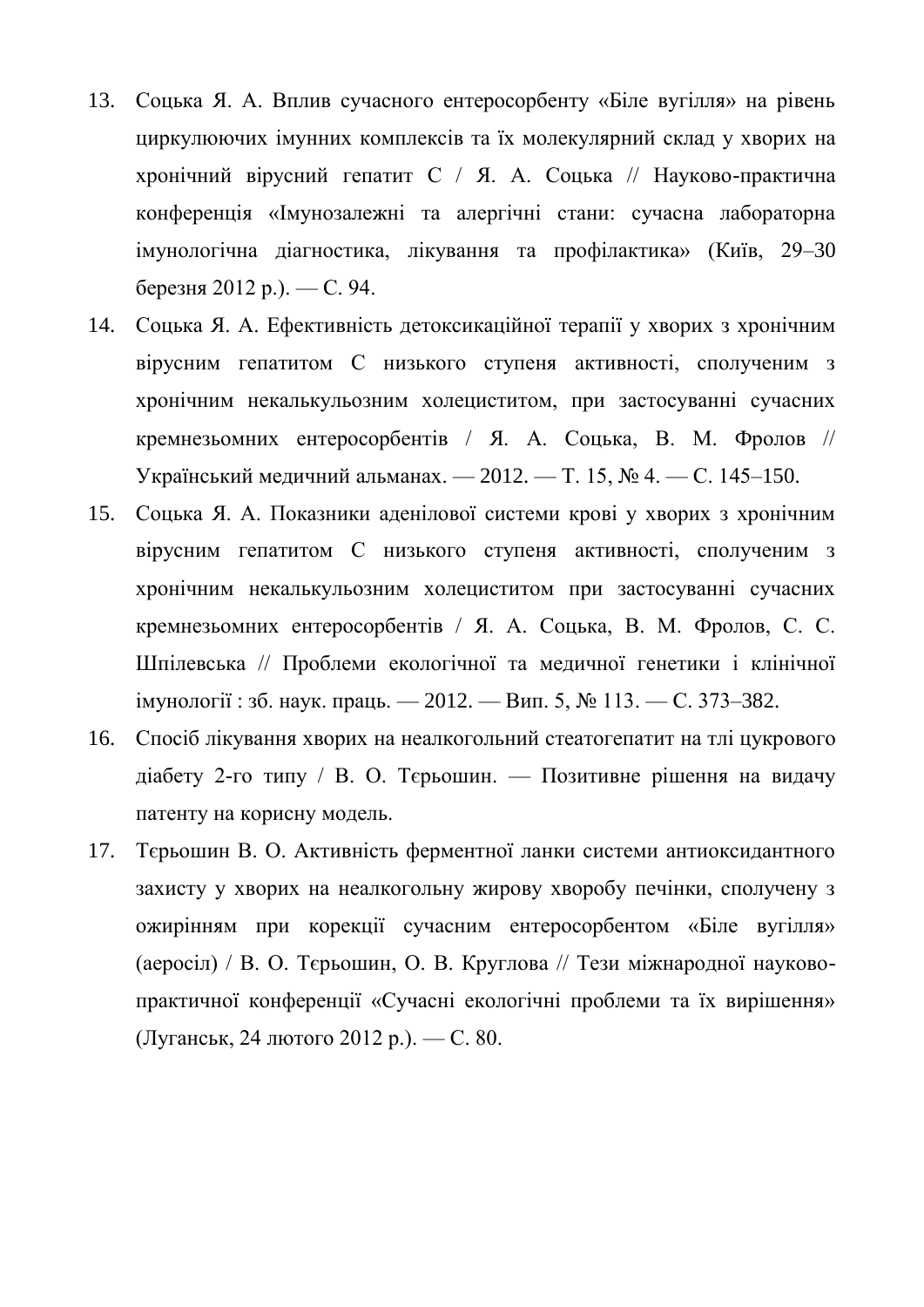- 18. Тєрьошин В. О. Вплив ентеросорбенту Аеросіл («Біле вугілля») на концентрацію циркулюючих імунних комплексів та їхній молекулярний склад у крові хворих з хронічним безкам'яним холециститом на тлі вторинних імунодефіцитних станів / В. О. Тєрьошин, О. В. Круглова, Д. В. Тищенко // Український медичний альманах. — 2011. — Т. 14, № 5. — С. 193–197.
- 19. Тєрьошин В. О. Вплив сучасного кремнезьомного ентеросорбенту аеросілу («Біле вугілля») на показники синдрому імунотоксикозу у хворих на неалкогольний стеатогепатит, сполучений з хронічним некалькульозним холециститом на тлі дисбіозу кишечника / В. О. Тєрьошин, О. В. Круглова // Український морфологічний альманах. —  $2011. - T. 9, \text{Ne } 4. - C. 102 - 106.$
- 20. Тєрьошин В. О. Вплив сучасного препарату Біле вугілля на концентрацію «середніх молекул» у крові хворих з хронічним вірусним гепатитом С низького ступеня активності / В. О. Тєрьошин, Я. А. Соцька, М. О. Пересадін // Матеріали науково-практичної конференції за участю міжнародних спеціалістів «Актуальні проблеми парентеральних інфекцій», присвяченій 90-річчю кафедри інфекційних хвороб Харківського національного медичного університету у м. Харкові, 24–25 жовтня 2013 р. — С. 119–120.
- 21. Тєрьошин В. О. Ефективність сучасного кремнезьомного ентеросорбенту аеросілу («Біле вугілля») у лікуванні хворих на хронічний некалькульозний холецистит на тлі синдрому подразненого кишечника та дисбіозу / В. О. Тєрьошин, О. В. Круглова // Проблеми екологічної та медичної генетики і клінічної імунології : зб. наук. праць. — 2012. — Вип.  $2(110)$ . - C. 145-151.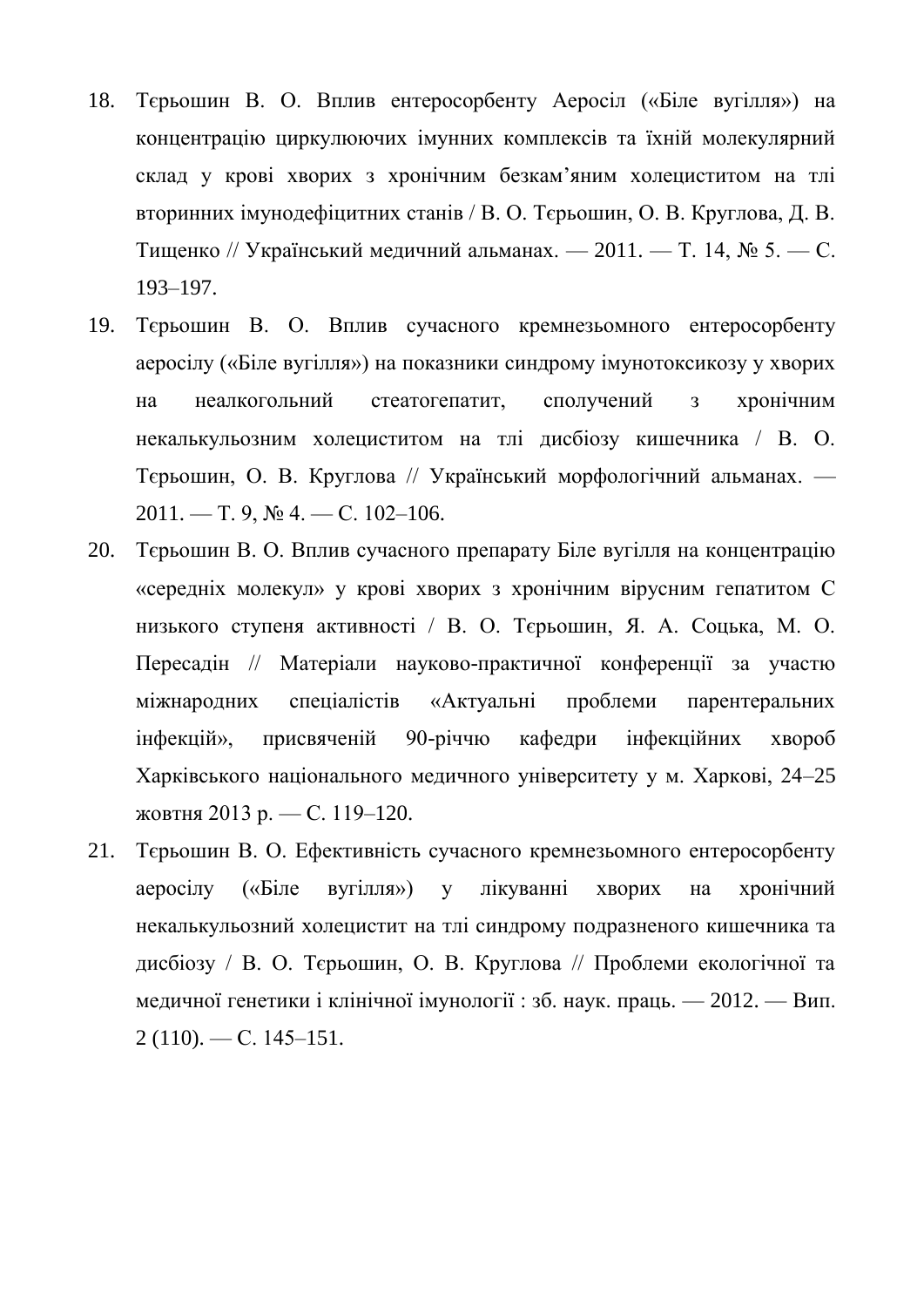- 22. Фролов В. М. Вплив сучасного кремнезьомного ентеросорбенту «Біле вугілля» на активність ферментів системи антиоксидантного захисту у хворих з цирозами печінки різної етіології / В. М. Фролов, Я. А. Соцька, О. В. Круглова, І. В. Санжаревська // Проблеми екологічної та медичної генетики і клінічної імунології : зб. наук. праць. — 2011. — Вип. 2, № 110.  $-$  C. 310–324.
- 23. Фролов В. М. Перспективы детоксицирующей терапии у больных с цирозами печени при использовании современного кремнеземного энтеросорбента «Белый уголь» / В. М. Фролов, Я. А. Соцкая, И. В. Санжаревская // Український медичний альманах. — 2012. — Т. 15, № 2. — С. 184–190.
- 24. Фролов В. М. Эффективность энтеросорбента Белый Уголь в лечении больных цирозом печени / В. М. Фролов, Я. А. Соцкая, Н. А. Пересадин // Лікарська справа. — 2012. — № 8. — С. 108–115.
- 25. Шаповалова И. А. Эфективность энтеросорбции у больных с хроническим токсическим поражением печени медикаментозной этиологии / И. А. Шаповалова, Н. И. Хомутянская, Л. А. Гаврилова // Материалы ІV Ежегодного Всероссийского Конгресса по инфекционным болезням (Москва, 26–28 марта 2012 г.). — Инфекционные болезни. — 2012. — Т. 10, Прил. 1. — С. 151.
- 26. Шаповалова І. О. Вплив сучасного кремнезьомного ентеросорбенту «Біле вугілля» (Aerosil) на показники ендогенної «метаболічної» інтоксикації у хворих на хронічний токсичний гепатит, поєднаний з хронічним некалькульозним холециститом на тлі ожиріння / І. О. Шаповалова // Проблеми екологічної та медичної генетики і клінічної імунології : зб. наук. праць. — 2011. — Вип. 5, № 107. — С. 279–294.
- 27. Энтеросорбция / Под ред. Н. А. Белякова. Л. : Центр сорбционных технологий, 1991. — 329 с.